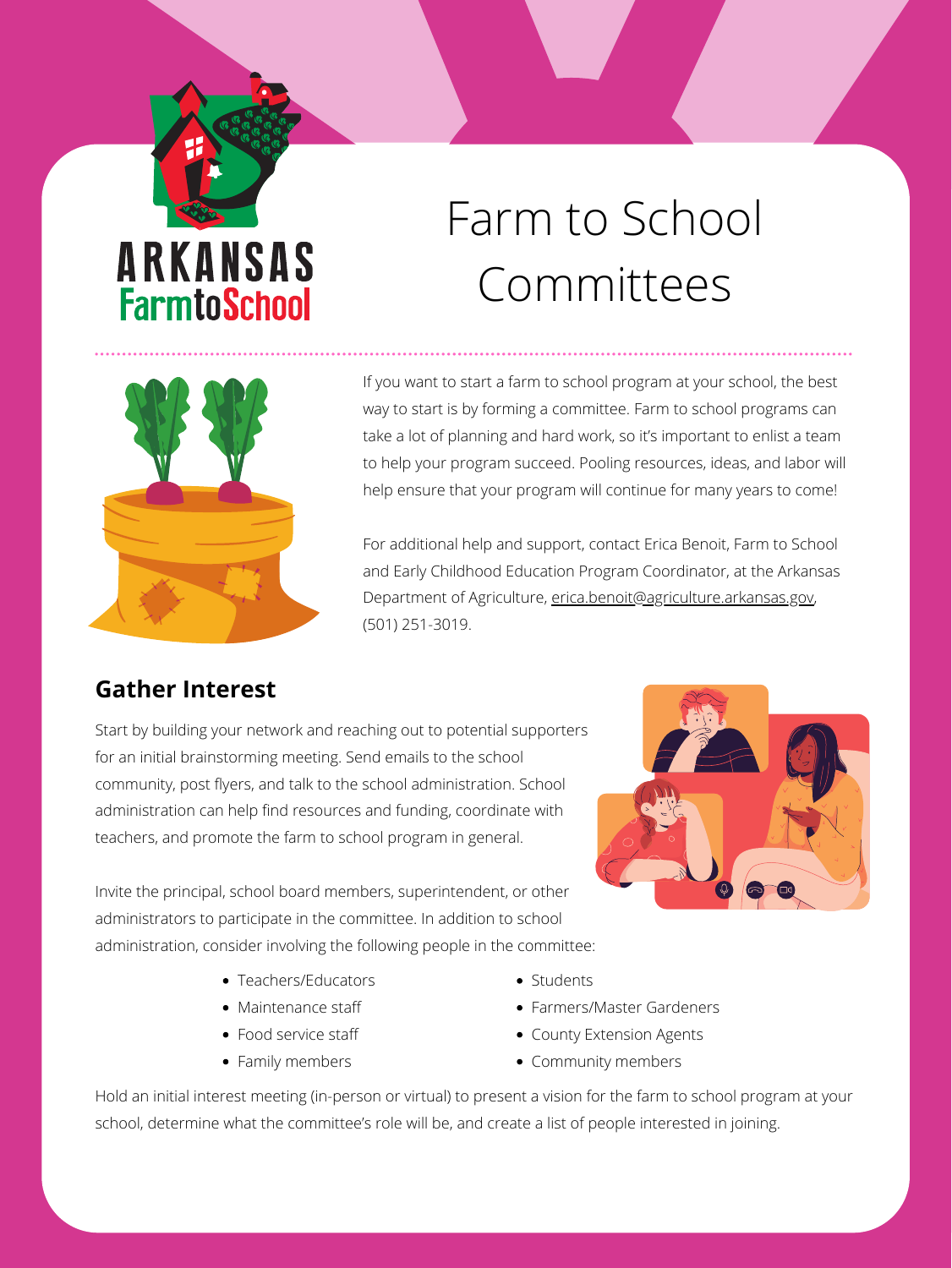The recommended size of the committee is 6 to 12 people to form a diverse membership group. Diversity in stakeholders will help pull in more resources and ensure the sustainability of the farm to school program. Members should commit to participating for a specific length of time, such as one semester or school year. New members can, and should, be regularly recruited.

Committees can decide if they want to assign specific member roles or assign responsibilities on a case-bycase basis. For example, one to two people can serve as committee leaders who organize and lead meetings, delegate responsibilities, follow up to ensure that responsibilities are met, and more. Other potential roles could include treasurer, secretary, etc.

Once you've gathered and organized your team, figure out when and how often the committee will meet. It's important to set regular meetings. In addition, maintain a consistent means of communication such as email, a group message, or a Facebook group.

> If you are in the beginning stages of starting a farm to school program, the first item on the committee agenda should be to establish goals for the program whether they are related to school gardening, local food procurement, education, or all of the above. For example, if you are starting a school garden from the ground up, the committee should plan the garden design and installation, and establish a plan for ongoing garden maintenance, including during the summer. An essential part of any farm to school program is, of course, the students. Involve students in decision-making and farm to school tasks.

#### **Develop the Committee**

#### **Set Goals**



Farm to school programs support student learning activities in the school garden, classroom, and cafeteria.

A **school garden**, whether potted plants in a windowsill or in-ground beds outside of the school, provides students with opportunities for hands-on learning. Gardens can enhance lessons, connect to the state standards, and teach students life-long skills about food, agriculture, and nutrition. Work with school administration and curriculum specialists to link the school garden to Arkansas state standards.



The second item on the to-do list is to address how farm to school programming will be funded. Is there funding available from the school budget? What about fundraisers? Would the committee like to write a grant? **[Follow this link for a list of farm to school grants available.](https://arfarmtoschool.org/getting-started/grants-and-funding/)**

#### **Launch Activities and Programming**